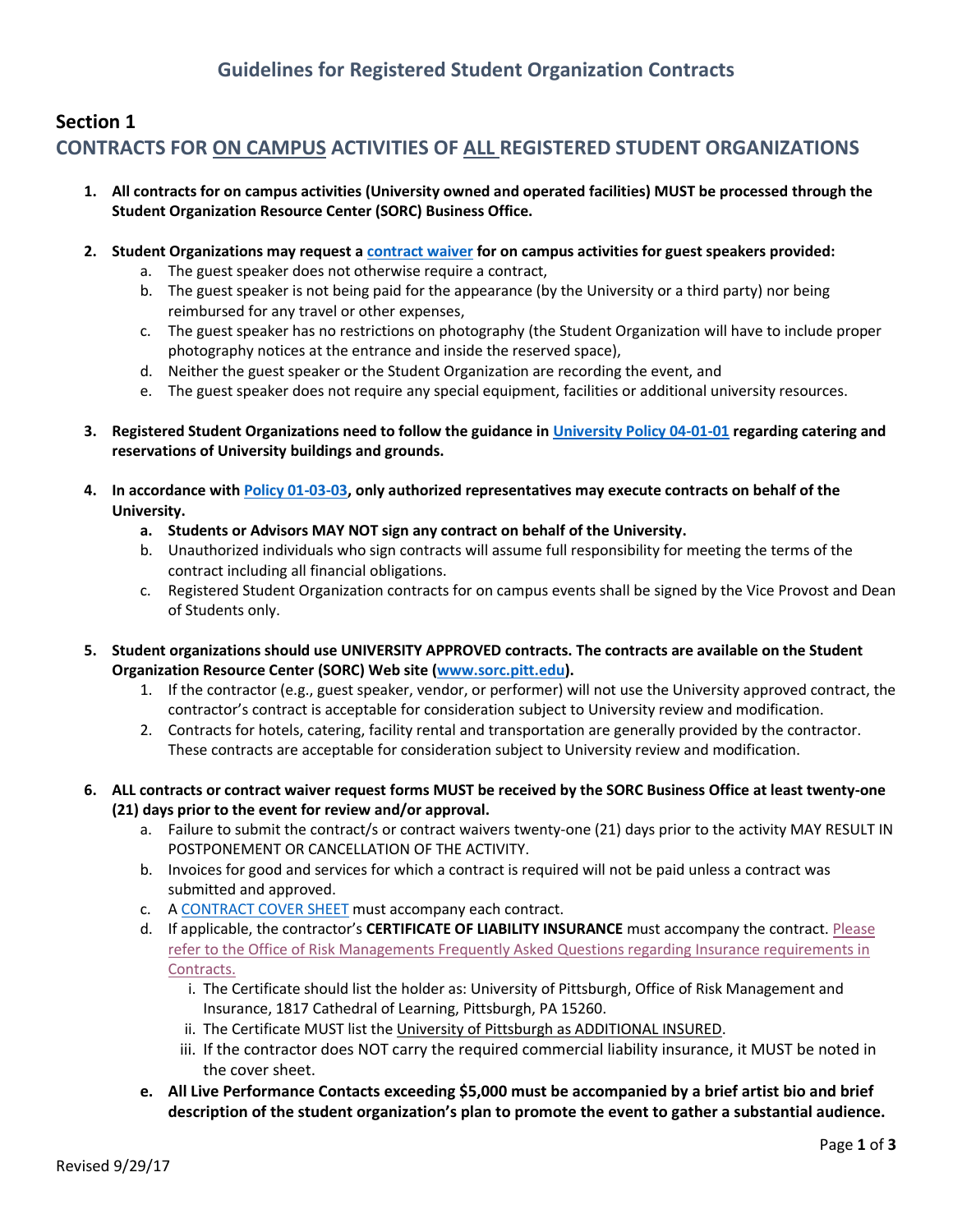- **7. Students or student organizations who violate the Guidelines on contracting may be subject to disciplinary action.**
- **8. Student Organizations are required to follow all other University policies and procedures regarding activities on campus, including but not limited to the Event Scheduling Guidelines.**

# **Section 2 CONTRACTS FOR OFF CAMPUS ACTIVITIES OF REGISTERED STUDENT ORGANIZATIONS WITH INDEPENDENT STATUS**

- 1. The off campus activities of Independent Student Organizations are the sole responsibility of the officers and members of the organization, unless approved in advance in writing by an authorized University official.
- 2. ALL contracts related to off campus events hosted by Independent Student Organizations WILL be the sole responsibility of the individuals who sign the contracts for the organization. The University will NOT play any role in the negotiation or execution of the contract, and its staff will NOT offer any advice regarding a specific contract.
- 3. All contracts for off campus of activities of Independent Student Organizations must state the following: The parties hereto agree and understand that the University of Pittsburgh is not a party to this contract and that the University of Pittsburgh is not responsible, under any circumstances for performing any obligations of this contract.
- 4. Allocated student activity fees approved by the authorizing Student Government may be used to pay for goods and services for off campus activities contracted by representatives of independent student organizations. Contracts should be processed for payment through the SORC Business Office. Contracts may not, however, state nor imply that the University of Pittsburgh is a party to the contract. Payment processing in such instances is merely a ministerial function.

### **Section 3 CONTRACTS FOR OFF CAMPUS ACTIVITIES OF REGISTERED STUDENT ORGANIZATIONS WITH SPONSORED STATUS FROM THE OFFICE OF STUDENT AFFAIRS**

1. ALL contracts for ALL off campus activities hosted by registered student organizations that are SPONSORED by the Division of Student Affairs (Vice Provost and Dean of Students) shall be processed by their advisor through the SORC Business Office and shall adhere to the contracting policy set forth for ALL on campus activities hosted by ALL registered student organizations.

#### **Section 4**

# **CONTRACTS FOR OFF CAMPUS ACTIVITIES OF REGISTERED STUDENT ORGANIZATIONS WITH SPONSORED STATUS OUTSIDE OF STUDENT AFFAIRS**

- 1. ALL contracts for ALL off campus activities hosted by registered student organizations that are SPONSORED by Deans and other senior administrators outside of Student Affairs WILL NOT be signed by the Vice Provost and Dean of Students or their designee.
	- a. Student Affairs staff WILL NOT participate in the negotiation and execution of any such contract and WILL NOT offer any advice regarding a specific contract.
	- b. The approving authority that granted sponsored status to the student organization MAY accept the responsibility for the off campus activities of the organizations it sponsors and MAY sign contracts related to off campus activities.
	- c. If the approving authority that granted sponsored status does NOT accept responsibility for the off campus event and does NOT sign the contracts related to the activity, the individual who signs the contract for the